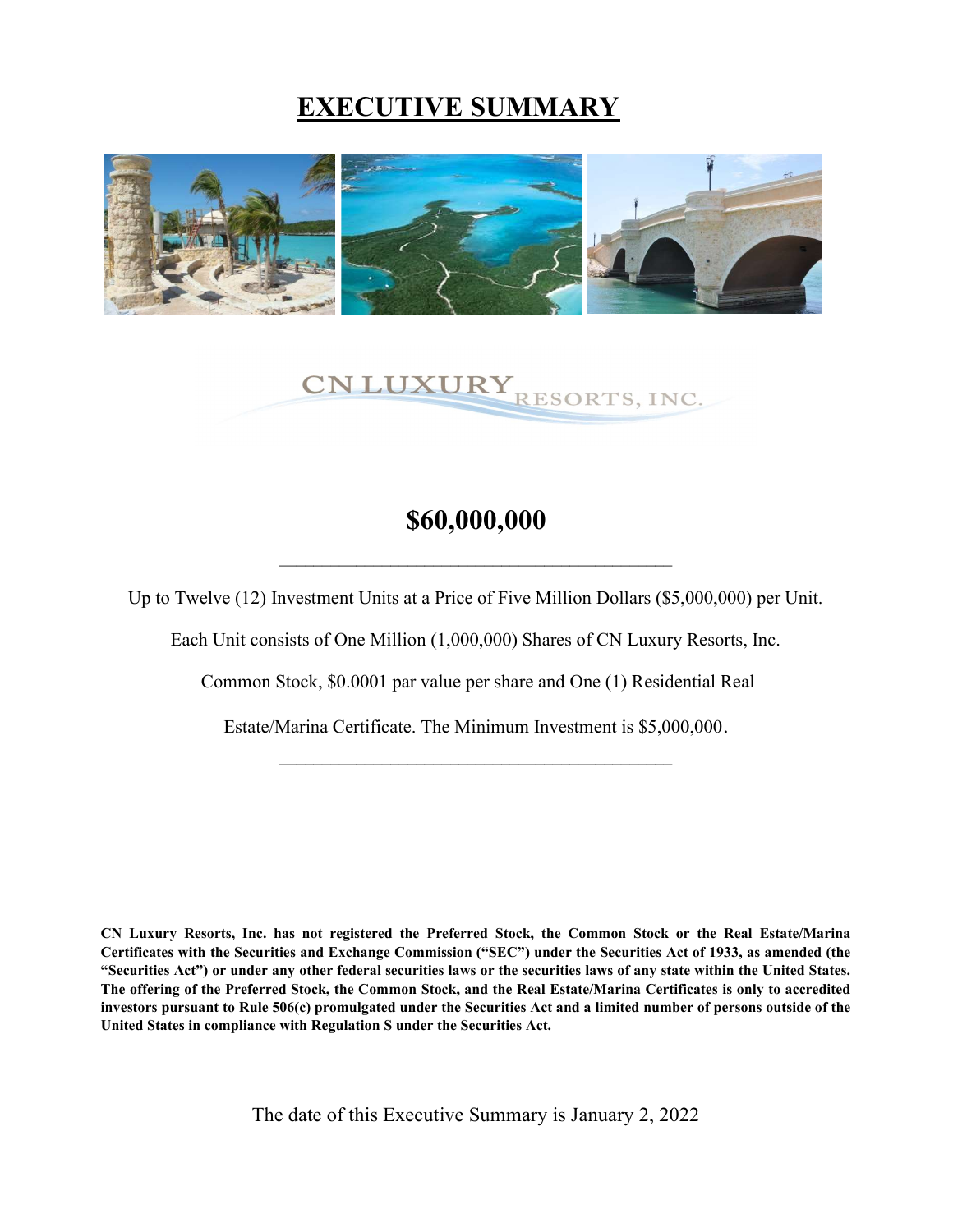#### Business overview

CN Luxury Resorts Inc., hereinafter called CNLR, has a contract to purchase and develop the island of Crab Cay, a private island in the Bahamas, which is to be acquired from Holmes Company Limited, hereinafter called *Holmes*, a Bahamian company owned by the Harry D. Murphy family, hereinafter called *Murphy*. Located just off the eastern coast of Great Exuma, and south of Stocking Island in Elizabeth Harbour, Crab Cay, which is 182.8 acres in size, will be developed, along with an additional 48.55 acres on the mainland of Great Exuma, as a gated, limited access, master planned, resort community. Approximately 146 estate homes will be built on subdivided lots from  $1/3$  to 2.58 acres, along with approximately 227 villa/condominiums, a boutique hotel, a luxury spa. There will also be a marina village and deep-water marina with 13,000 linear feet of marina berthage. The entire island is planned to be developed to a density of 373 private dwellings.

Crab Cay will also accommodate one or more restaurants, fitness facilities, world-class beaches and specialty retail shops. The island will be developed as a Condotel destination luxury resort with recreational facilities and an array of sporting activities. The hotel is projected to have at least 160 rentable units, 36 rooms in the main hotel building and an additional 124 privately owned units in a rental pool consisting of condominiums and multibedroom villas which will be managed by the hotel operation.

#### Signed Acquisition and Development Agreement.

The contract between CNLR and Murphy provides for the acquisition of Holmes and its holdings in the Great Exuma region, to include the entire island of Crab Cay, approximately 182.2 acres (plus 48.55 acres on Great Exuma). This acquisition will be achieved via a merger between CNLR and Holmes for a cash price of \$50,000,000 at closing. Murphy will also receive Two Million (2,000,000) shares of CNLR Preferred Stock. These Preferred Shares will be redeemed for no more than Fifty Million dollars (\$50,000,000). Upon redemption of the Preferred Shares, Murphy will be issued 25,000,000 shares of CNLR Common Stock, receive four (4) fully developed subdivided lots on Crab Cay and up to four (4) Crab Cay marina berths (not to exceed a combined total of 400 linear feet). The Preferred Stock will be redeemed before all other CNLR stockholders receive any dividends or any other payments emanating from the ownership of the CNLR Stock. The Closing for the acquisition of Crab Cay, along with the 48.55 acres on Great Exuma, will occur on or before July 31, 2022.

#### The Offering

The following summary describes the principal terms of the offering. Certain terms described below are subject to important limitations and exceptions. The sections of the Private Placement Circular (the "PPC") entitled Description of the Preferred Stock, Description of the Common Stock and Description of the Real Estate/Marina Certificates contain more detailed descriptions of these securities being offered in the private placement by CNLR.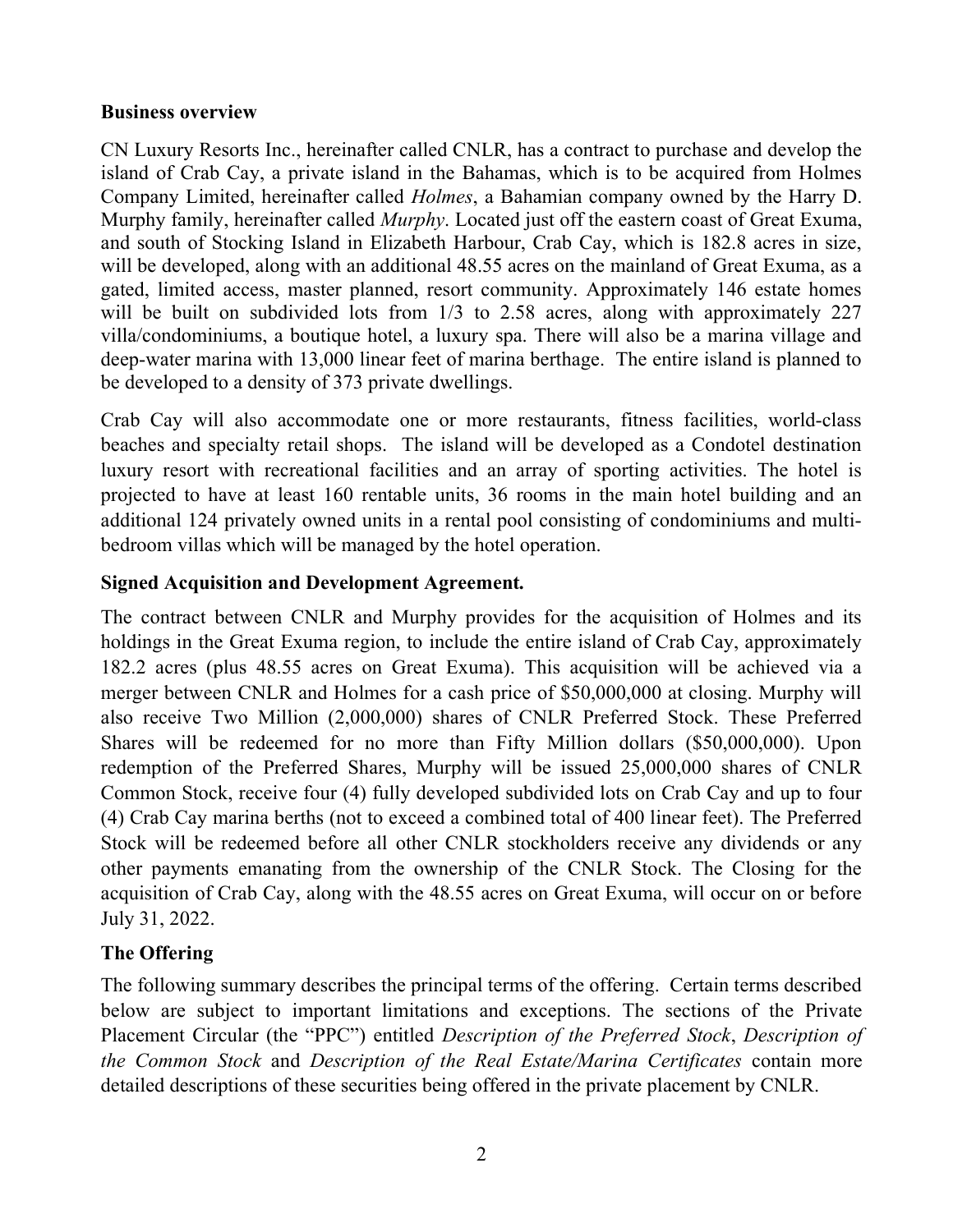## THE OFFERING

| <b>The Common Shares</b>            |                                                                                                                                                                                                                                                                                                                                                                                                                             |
|-------------------------------------|-----------------------------------------------------------------------------------------------------------------------------------------------------------------------------------------------------------------------------------------------------------------------------------------------------------------------------------------------------------------------------------------------------------------------------|
| Securities Offered                  | 12,000,000 shares of fully diluted Common Stock, \$0.001<br>par value per share, at a price of \$2.00 per share. The<br>Common Stock Shares outstanding prior to this offering<br>are 13,372,155. The total Common Stock Shares that will<br>be outstanding after this offering is fully subscribed and<br>the issuance of $25,000,000$ shares to Murphy as partial<br>payment for the purchase of Crab Cay is 100,000,000. |
| <b>The Real Estate Certificates</b> |                                                                                                                                                                                                                                                                                                                                                                                                                             |
|                                     | Real Estate Certificates Offered Each Real Estate Certificate, one certificate for every<br>Five Million dollars (\$5,000,000) invested, entitles<br>the holder to receive a credit toward the full purchase<br>price of a Villa on Crab Cay at a cost of \$600 per square<br>foot:                                                                                                                                         |
|                                     | One Certificate – entitles an investor to a $4,500$ square<br>foot Walker Estate Villa;                                                                                                                                                                                                                                                                                                                                     |
|                                     | Two Certificates – entitles an investor to a $9,000$ square<br>foot Enclave Villa.                                                                                                                                                                                                                                                                                                                                          |
| <b>Marina Berth Ownership</b>       |                                                                                                                                                                                                                                                                                                                                                                                                                             |

| Marina Berth Offered  Investors will also be entitled to ownership of a Marina |
|--------------------------------------------------------------------------------|
| Berth located in Crab Cay's marina. One (1) linear foot                        |
| of berthage for each \$125,000 invested: 40 linear feet                        |
| for \$5,000,000 and 80 linear feet for \$10,000,000.                           |

## Hotel Ownership

| Hotel(s) Ownership Offered  All investors will also be entitled to partial ownership |
|--------------------------------------------------------------------------------------|
| of the Crab Cay Hotel(s) $(1\%$ per \$5,000,000 invested)                            |
| and a specified pro-rata share of the profits derived from                           |
| hotel operations.                                                                    |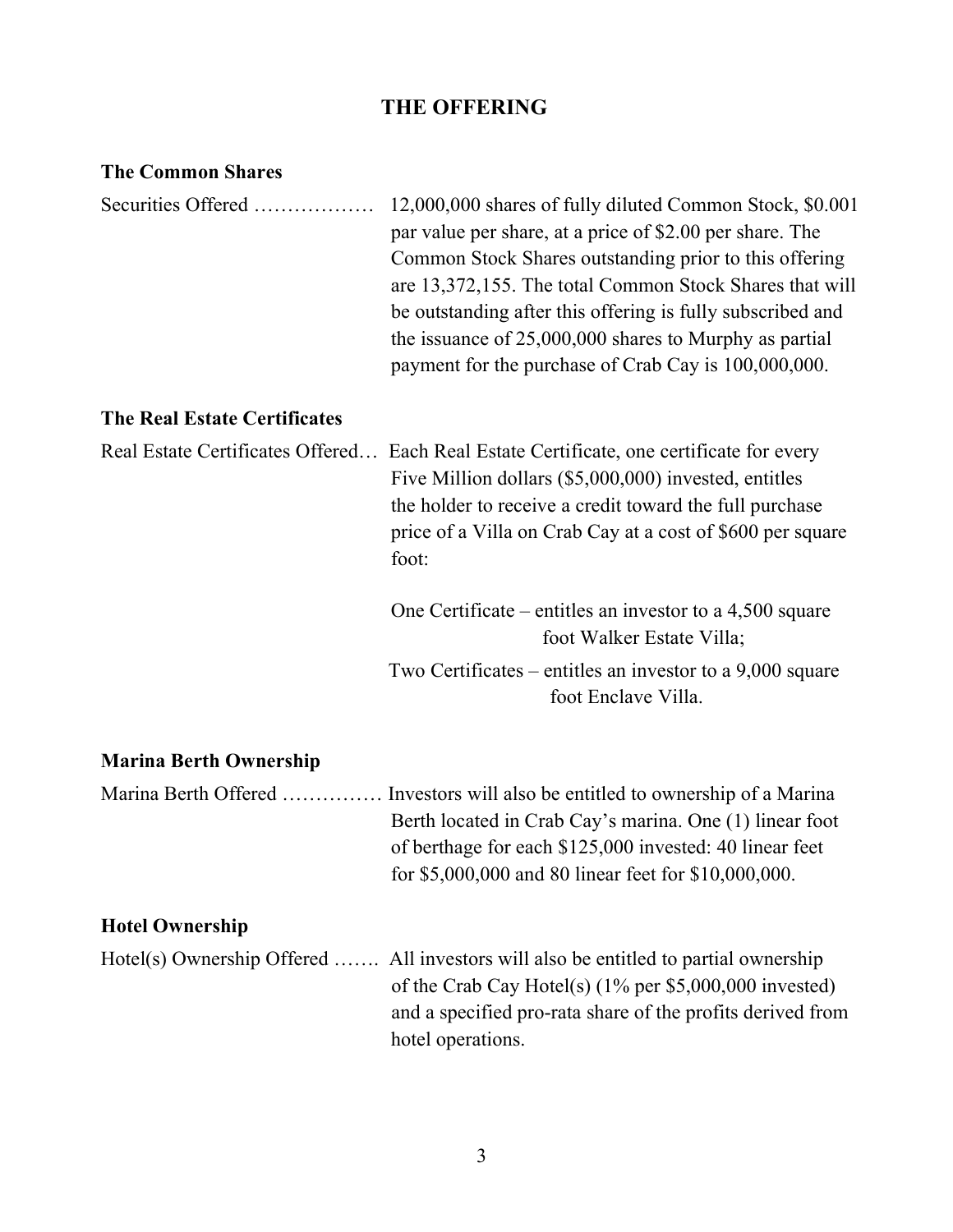### Use of Proceeds

The following table sets forth estimated applications and order of application of the proceeds from the \$60,000,000 to be raised, based on the sale of the Units being offered. These proceeds will be combined with an additional \$100,000,000 provided by a private institutional equity partner and \$20,000,000 in infrastructure capital from a private utility company for a total of \$180,000,000. CNLR also believes it can raise another \$50,000,000 via real estate and marina berth presales, although this is not included in the estimates below. Amounts indicated are estimates and actual expenditures may differ. In addition, conditions may cause the order of expenditures to be modified.

| <b>Items Paid</b>                             | <b>Assumes Maximum Proceeds</b> |
|-----------------------------------------------|---------------------------------|
| Crab Cay Land & Marina Acquisition            | 50,000,000                      |
| <b>Total Capital Procurement Costs</b>        | 11,400,000                      |
| Land and Infrastructure Improvements: Phase I | 29,880,000                      |
| Construction of Hotel                         | 48,860,000                      |
| Construction of Marina: Phase I               | 12,242,500                      |
| <b>Construction of Condominium Models</b>     | 9,420,000                       |
| Contingency Funds                             | 18,197,500                      |
| (a)<br><b>Total</b>                           | \$180,000,000                   |

#### CN Luxury Resorts Current Investment

**Operating Expenses.** Operating expenses represent the direct costs attributable to the Crab Cay Development. To date, CNLR and its stockholders have invested over \$3,642,348. Expenses include securities offering underwriting costs, legal fees, land planning, subdivision approvals, land survey costs, architecture, accounting, internet design and travel, among others.

<sup>(</sup>a) The amounts set forth above merely indicate the proposed use of proceeds. Actual expenditures may vary substantially from these estimates based upon economic conditions and the Company's ability to avail itself of cost saving measures. The Company is unable to predict the precise period for which the offering will provide financing, although management believes that the offering proceeds will provide the Company with more than the necessary working capital to meet its immediate cash requirements for the Crab Cay development. The Company may need to seek additional funds through loans or other financing arrangements, including stock offerings, regardless of the amount raised in this offering. There can be no assurance that financing would be available in the future if that need were to arise; notwithstanding, Management believes that the revenues from the sales of condos, bungalows and villas will provide the additional cash flow needed to support continuing construction requirements.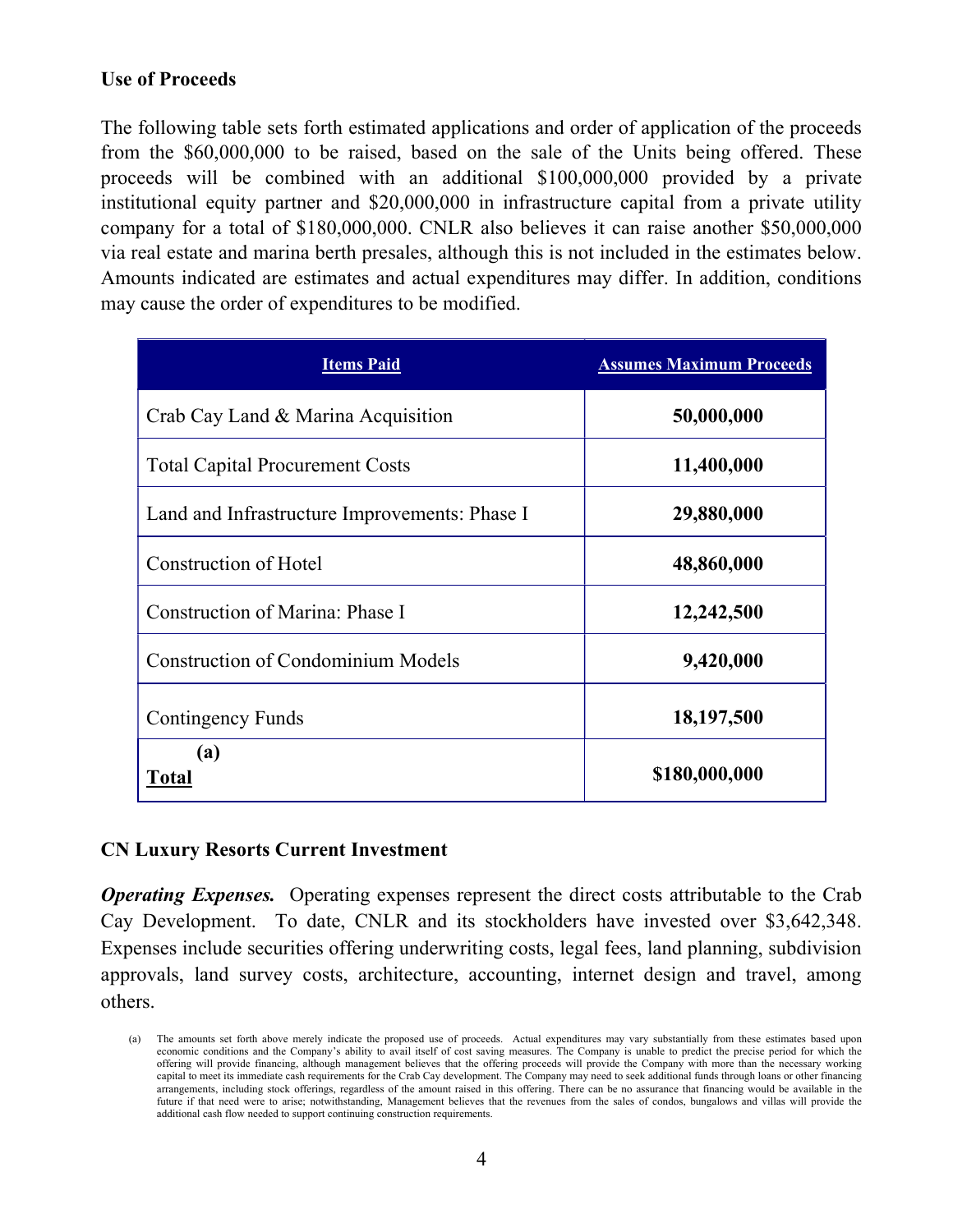## Project Participants

**Murphy International Development - Master Developer.** Pete Murphy has brought Murphy International Development to excellent terms with the Bahamian government to develop Crab Cay. In cooperation with the Bahamian authorities and their long-term goals for the region, Murphy Development has laid the foundation for CNLR and its investors to participate in an extraordinary business opportunity.

Pete began his career working on the Murphy family farm in North Carolina. Over the years, Murphy Family Farms grew to become the largest live pork production organization in the world. After merging with Smithfield Foods in 2000, the Murphy family began expanding their real estate development enterprise.

The Murphy family created the premiere real estate development, River Landing Golf Club and Resort, a private gated community of over 1,400 acres, near Wilmington, North Carolina. Their vision, diligent work ethic, and business acumen resulted in an overwhelming success and established Murphy International Development as a successful real estate developer.

Benchmark Hospitality International – Resort Management. Benchmark, a Texas-based hotel and resort management company, has agreed to provide the technical and management advisory services. Benchmark has a 40-year record of successful hotel/resort development and management and manages some of the top resort and hotel destinations in North America and abroad. Benchmark's focus is on managing luxury boutique hotel/resort assets with the objective of providing extraordinary returns via a creative and aggressive management style. Among the 44 exclusive hotels, resorts and personal luxury collection hotels owned or managed by Benchmark are the Forbes rated 4-star Hotel Granduca, in Houston, Texas (the only hotel in Houston with *Leading Hotels of the World* status) and One Bal Harbour on North Miami Beach, in Florida, a world class resort and spa property.

**Osprey Construction – General Contractor.** Osprey Construction is an international Construction Company which has extensive development experience in the Caribbean. They have a sterling reputation of getting projects completed on time and on budget. They are committed to bringing the highest standards of excellence.

**Sotheby's International Realty – Real Estate Brokerage.** Sotheby's is one of the world's premier realty firms. With offices located worldwide and throughout the Bahamas, Sotheby's has a thorough understanding of the region and is highly skilled in closing real estate transactions. With an office on Great Exuma, they are a perfect fit for the Crab Cay development.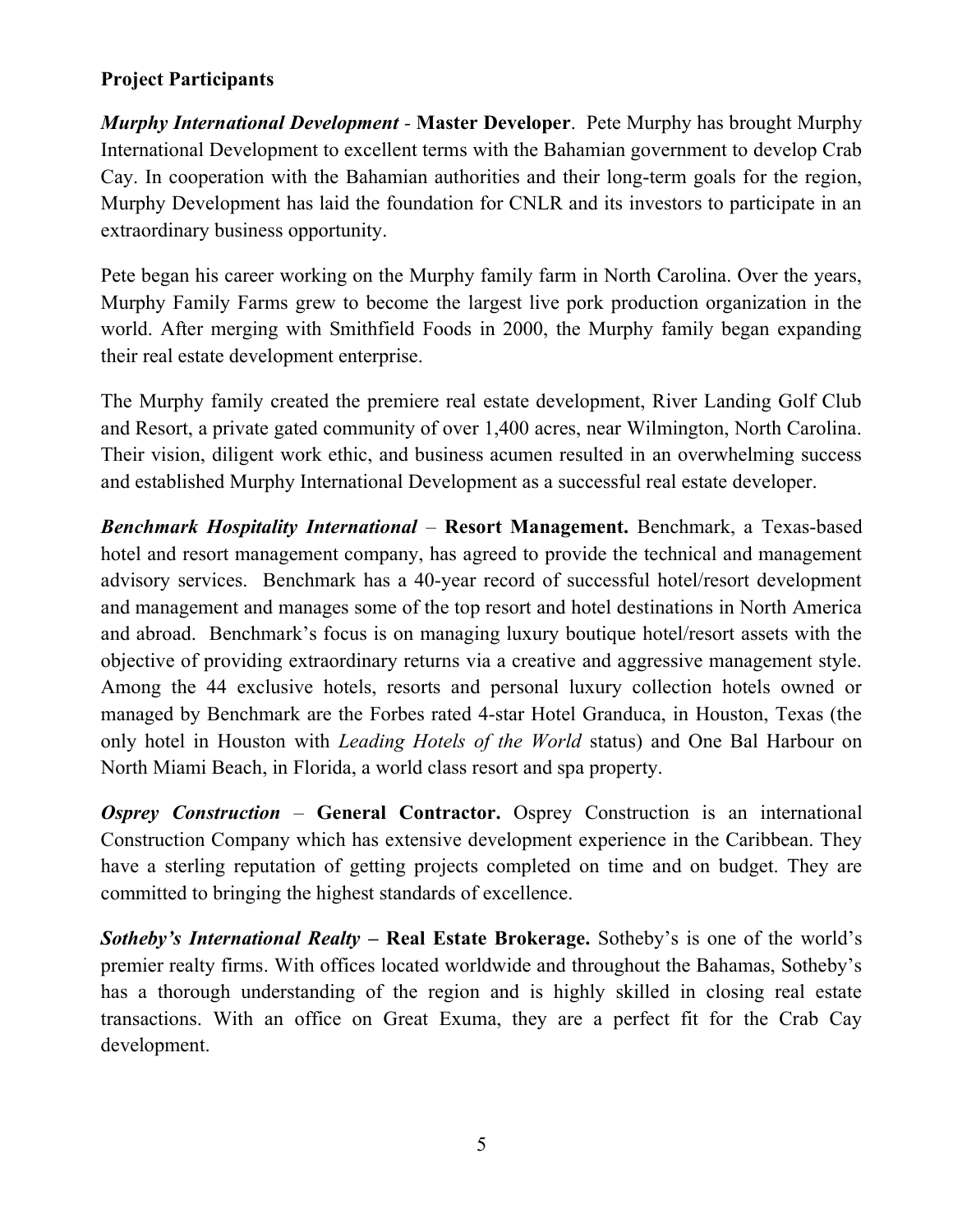**Saaverdra & Goodwin – Law Firm.** Saaverdra & Goodwin will be legal counsel to CN Luxury Resorts throughout the process of a successful Crab Cay development. Over the last 15 years, Saaverdra & Goodwin has been involved in over 100 Bahamian transactions and developments on behalf of an array of clients world-wide.

 $EDSA - Land Planning$ . For more than 50 years, EDSA has been creating sustainable places to live, work, learn and play. Their portfolio of completed projects pays tribute to a life-long passion for creating distinctive and inspiring environments. As stewards of the land and the environment, their mission is to improve the way the world looks, one project at a time. With passion and integrity, EDSA will join with our team with a single goal in mind – to create a place where people will make lasting memories.

Rex Nichols Architects / Bill Storrs Architects – Architectural Firms. These two architectural firms have been selected to bring a diversity of style to Crab Cay's landscape. Both firms have been awarded for their distinct designs and attention to detail. Both firms are in Fort Lauderdale, making it convenient for Crab Cay homebuyers to meet with the architects to customize their new homes.

**Jeffrey D. Blume, Limited – Golf course designer.** Jeffrey D. Blume, Ltd. is a golf course architectural and land planning firm dedicated to designing world class golf courses. With over thirty years of experience, Jeffrey D. Blume has been responsible for the design and construction of premier golf facilities worldwide and will design and development the golf course on the mainland of Great Exuma adjacent to Crab Cay should CNLR elect to do so. Completed Jeffrey D. Blume projects include:

 Tres Vidas Acapulco, Mexico

 Pelican Marsh Golf Club Naples, Florida

 Wendeng Golf Club Shandong Province, China

 Malibu, International Hyogo Prefecture, Japan

#### Summary Projected Financial Data

The next 3 pages are summaries of projected financial information. The tables on pages  $7 - 8$ display the revenue, costs and net proceeds from the development and sale of the real estate on the island of Crab Cay for the periods indicated. The final page displays the equity ownership, the earned real estate/marina berthage and the projection returns resulting from an investment in the Common Stock of CNLR and the Crab Cay development.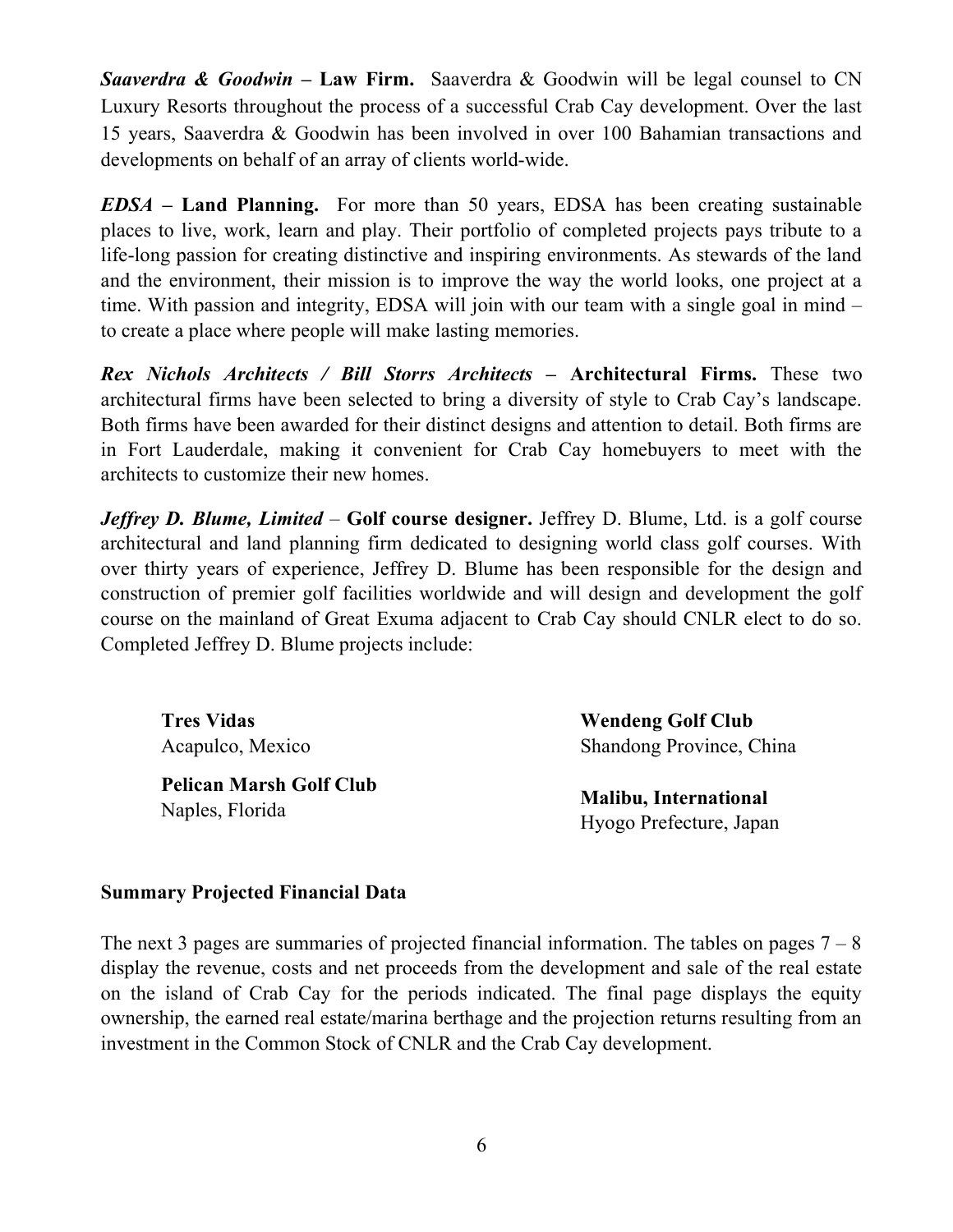#### CN LUXURY RESORTS, INC. PROJECTED INCOME STATEMENT

|                                                             |                                       |                                                         |                               |                                         | <b>CN LUXURY RESORTS, INC.</b> |                             |                                                           |                               |                                                      |                          |                                  |
|-------------------------------------------------------------|---------------------------------------|---------------------------------------------------------|-------------------------------|-----------------------------------------|--------------------------------|-----------------------------|-----------------------------------------------------------|-------------------------------|------------------------------------------------------|--------------------------|----------------------------------|
|                                                             |                                       |                                                         |                               | PROJECTED INCOME STATEMENT              |                                |                             |                                                           |                               |                                                      |                          |                                  |
|                                                             | Year 1                                | Year 2                                                  | Year 3                        | Year 4                                  | Year 5                         | Year 6                      | Year 7                                                    | Year 8                        | Year 9                                               | Year 10                  | Years $1-10$                     |
| 1 Condominium sales (336 Units)                             | \$126,991,800                         | \$205,703,150                                           | \$275,850,500                 | \$309,258,000                           | \$369,539,200                  | \$393,542,150               | \$388,593,725                                             | \$388,641,450                 | 175,509,403                                          | \$133,084,322            | \$2,766,713,700                  |
| 2 Marina Berth Sales (96 Berths)                            | \$8,318,750                           | \$11,646,250                                            | \$14,973,750                  | \$19,965,000                            | \$13,310,000                   | \$18,301,250                | \$29,947,500                                              | \$29,947,500                  | \$11,646,250                                         | \$8,318,750              | \$166,375,000                    |
| 3 Hotel Operations<br>4 Hotel Rooms                         |                                       |                                                         | \$5,031,600                   | \$6,330,000                             | \$6,570,000                    | \$6,570,000                 | \$6,570,000                                               | \$6,570,000                   | \$6,570,000                                          | \$6,570,000              | \$50,781,600                     |
| 5 Telecommunications                                        |                                       | $\overline{\phantom{a}}$                                | \$117,978                     | \$148,423                               | \$154,050                      | \$154,050                   | \$154,050                                                 | \$154,050                     | \$154,050                                            | \$154,050                | \$1,190,701                      |
| 6 Food                                                      |                                       | $\overline{\phantom{a}}$                                | \$2,265,604                   | \$2,850,241                             | \$2,958,307                    | \$2,958,307                 | \$2,958,307                                               | \$2,958,307                   | \$2,958,307                                          | \$2,958,307              | \$22,865,687                     |
| 7 Beverage                                                  |                                       | $\sim$                                                  | \$756,941                     | \$952,269                               | \$988,374                      | \$988,374                   | \$988,374                                                 | \$988,374                     | \$988,374                                            | \$988,374                | \$7,639,454                      |
| 8 Retail<br>9 Spa                                           |                                       | $\overline{\phantom{a}}$<br>$\sim$                      | \$378,993<br>\$1,475,253      | \$476,791<br>\$1,855,940                | \$494,869<br>\$1,926,308       | \$494,869<br>\$1,926,308    | \$494,869<br>\$1,926,308                                  | \$494,869<br>\$1,926,308      | \$494,869<br>\$1,926,308                             | \$494,869<br>\$1,926,308 | \$3,824,998<br>\$14,889,041      |
| 10 Concierge                                                |                                       |                                                         | \$412,403                     | \$518,823                               | \$538,494                      | \$538,494                   | \$538,494                                                 | \$538,494                     | \$538,494                                            | \$538,494                | \$4,162,190                      |
| 11 Subtotal Hotel Operations                                |                                       | $\overline{\phantom{a}}$                                | \$10,438,772                  | \$13,132,487                            | \$13,630,402                   | \$13,630,402                | \$13,630,402                                              | \$13,630,402                  | \$13,630,402                                         | \$13,630,402             | \$105,353,671                    |
| 12 Rental Pool Operations                                   |                                       |                                                         |                               |                                         |                                |                             |                                                           |                               |                                                      |                          |                                  |
| 13 Rental Pool                                              |                                       | $\sim$                                                  | \$10,810,700                  | \$17,244,650                            | \$20,038,500                   | \$20,038,500                | \$20,038,500                                              | \$20,038,500                  | \$20,038,500                                         | \$20,038,500             | \$148,286,350                    |
| 14 Telecommunications<br>15 Food                            |                                       |                                                         | \$196,557<br>\$1,739,442      | \$313,537<br>\$2,774,664                | \$364,334<br>\$3,224,195       | \$364,334<br>\$3,224,195    | \$364,334<br>\$3,224,195                                  | \$364,334<br>\$3,224,195      | \$364,334<br>\$3,224,195                             | \$364,334<br>\$3,224,195 | \$2,696,098<br>\$23,859,276      |
| 16 Beverage                                                 |                                       |                                                         | \$869,721                     | \$1,387,332                             | \$1,612,097                    | \$1,612,097                 | \$1,612,097                                               | \$1,612,097                   | \$1,612,097                                          | \$1,612,097              | \$11,929,635                     |
| 17 Retail                                                   |                                       |                                                         | \$631,417                     | \$1,007,203                             | \$1,170,383                    | \$1,170,383                 | \$1,170,383                                               | \$1,170,383                   | \$1,170,383                                          | \$1,170,383              | \$8,660,918                      |
| $18$ $\,$ Spa                                               |                                       |                                                         | \$2,457,831                   | \$3,920,600                             | \$4,555,787                    | \$4,555,787                 | \$4,555,787                                               | \$4,555,787                   | \$4,555,787                                          | \$4,555,787              | \$33,713,153                     |
| 19 Concierge                                                |                                       |                                                         | \$687,079                     | \$1,095,992                             | \$1,273,557                    | \$1,273,557                 | \$1,273,557                                               | \$1,273,557                   | \$1,273,557                                          | \$1,273,557              | \$9,424,413                      |
| 20 Subtotal Rental Pool Operations<br>21 Total Revenue      |                                       | $\overline{\phantom{a}}$<br>\$135,310,550 \$217,349,400 | \$17,392,747<br>\$318,655,769 | \$27,743,978<br>\$370,099,465           | \$32,238,853                   | \$32,238,853                | \$32,238,853<br>\$428,718,455 \$457,712,655 \$464,410,480 | \$32,238,853<br>\$464,458,205 | \$32,238,853<br>\$233,024,908 \$187,272,327          | \$32,238,853             | \$238,569,843<br>\$3,277,012,214 |
|                                                             |                                       |                                                         |                               |                                         |                                |                             |                                                           |                               |                                                      |                          |                                  |
| 22 Building Costs - Condominium Sales                       | \$40,002,417                          | \$64,796,492                                            | \$86,892,908                  | \$97,416,270                            |                                |                             | \$116,404,848 \$123,965,777 \$122,407,023                 | \$122,422,057                 | \$55,285,462                                         | \$41,921,561             | \$871,514,816                    |
| 23 Building Costs - Investors' Real Estate                  | $\overline{\phantom{a}}$              | $\sim$                                                  | $\sim$                        | $\overline{\phantom{a}}$                | \$14,200,000                   | \$24,500,000                | \$24,000,000                                              | \$35,540,465                  | $\sim$                                               | $\sim$                   | \$81,000,000                     |
| 24 Preferred Stock & Debt Redemption<br>25 Interest on Debt | $\overline{\phantom{a}}$<br>\$800,000 | $\overline{\phantom{a}}$<br>\$2,000,000                 | $\sim$<br>\$2,800,000         | $\overline{\phantom{a}}$<br>\$3,600,000 | \$34,000,000<br>\$3,320,000    | \$54,000,000<br>\$1,560,000 | \$42,000,000<br>\$240,000                                 | \$30,000,000<br>\$5,000,000   | $\overline{\phantom{a}}$<br>$\overline{\phantom{a}}$ |                          | \$160,000,000<br>\$19,320,000    |
| 26 Realty Fees                                              | \$7,619,508                           | \$12,342,189                                            | \$16,551,030                  | \$18,555,480                            | \$22,172,352                   | \$23,612,529                | \$23,315,624                                              | \$23,318,487                  | \$10,530,564                                         | \$7,985,059              | \$166,002,822                    |
| 27 Marina Berth Cost                                        | \$6,461,950                           | \$3,960,550                                             | \$10,422,500                  | $\sim$                                  |                                |                             | $\sim$                                                    |                               |                                                      | $\sim$                   | \$20,845,000                     |
| 28 Management & Administrative Costs                        | \$364,800                             | \$364,800                                               | \$364,800                     | \$364,800                               | \$364,800                      | \$364,800                   | \$364,800                                                 | \$364,800                     | \$364,800                                            | \$364,800                | \$3,648,000                      |
| 29 Hotel Operations                                         |                                       |                                                         |                               |                                         |                                |                             |                                                           |                               |                                                      |                          |                                  |
| 30 Departmental Expenses<br>31 Room Expense                 |                                       |                                                         | \$1,046,573                   | \$1,316,640                             | \$1,366,560                    | \$1,366,560                 | \$1,366,560                                               | \$1,366,560                   | \$1,366,560                                          | \$1,366,560              | \$10,562,573                     |
| 32<br>Telecommunications                                    |                                       | $\sim$                                                  | \$90,371                      | \$113,692                               | \$118,002                      | \$118,002                   | \$118,002                                                 | \$118,002                     | \$118,002                                            | \$118,002                | \$912,075                        |
| 33<br>Food                                                  |                                       | $\overline{\phantom{a}}$                                | \$1,925,763                   | \$2,422,705                             | \$2,514,561                    | \$2,514,561                 | \$2,514,561                                               | \$2,514,561                   | \$2,514,561                                          | \$2,514,561              | \$19,435,834                     |
| 34<br>Beverage                                              |                                       | $\overline{\phantom{a}}$                                | \$419,345                     | \$527,557                               | \$547,559                      | \$547,559                   | \$547,559                                                 | \$547,559                     | \$547,559                                            | \$547,559                | \$4,232,256                      |
| 35<br>Retail                                                |                                       | $\overline{\phantom{a}}$                                | \$255,820                     | \$321,834                               | \$334,036                      | \$334,036                   | \$334,036                                                 | \$334,036                     | \$334,036                                            | \$334,036                | \$2,581,870                      |
| 36<br>Spa<br>37 Concierge                                   |                                       | $\sim$                                                  | \$668,289<br>\$314,251        | \$840,741<br>\$395,343                  | \$872,617<br>\$410,332         | \$872,617<br>\$410,332      | \$872,617<br>\$410,332                                    | \$872,617<br>\$410,332        | \$872,617<br>\$410,332                               | \$872,617<br>\$410,332   | \$6,744,732<br>\$3,171,586       |
| <b>38 Total Departmental</b>                                |                                       |                                                         | \$4,720,412                   | \$5,938,512                             | \$6,163,667                    | \$6,163,667                 | \$6,163,667                                               | \$6,163,667                   | \$6,163,667                                          | \$6,163,667              | \$47,640,926                     |
| <b>39 Other Operating Expenses</b>                          |                                       |                                                         |                               |                                         |                                |                             |                                                           |                               |                                                      |                          |                                  |
| 40 General & Administration Expenses                        |                                       |                                                         | \$1,304,846                   | \$1,641,561                             | \$1,703,800                    | \$1,703,800                 | \$1,703,800                                               | \$1,703,800                   | \$1,703,800                                          | \$1,703,800              | \$13,169,207                     |
| 41 Marketing<br>42 Maintenance & Repairs                    |                                       | $\overline{\phantom{a}}$<br>$\sim$                      | \$835,102<br>\$464,525        | \$1,050,599<br>\$584,396                | \$1,090,432<br>\$606,553       | \$1,090,432<br>\$606,553    | \$1,090,432<br>\$606,553                                  | \$1,090,432<br>\$606,553      | \$1,090,432<br>\$606,553                             | \$1,090,432              | \$8,428,293<br>\$4,688,239       |
|                                                             |                                       |                                                         |                               |                                         |                                |                             |                                                           |                               |                                                      | \$606,553                |                                  |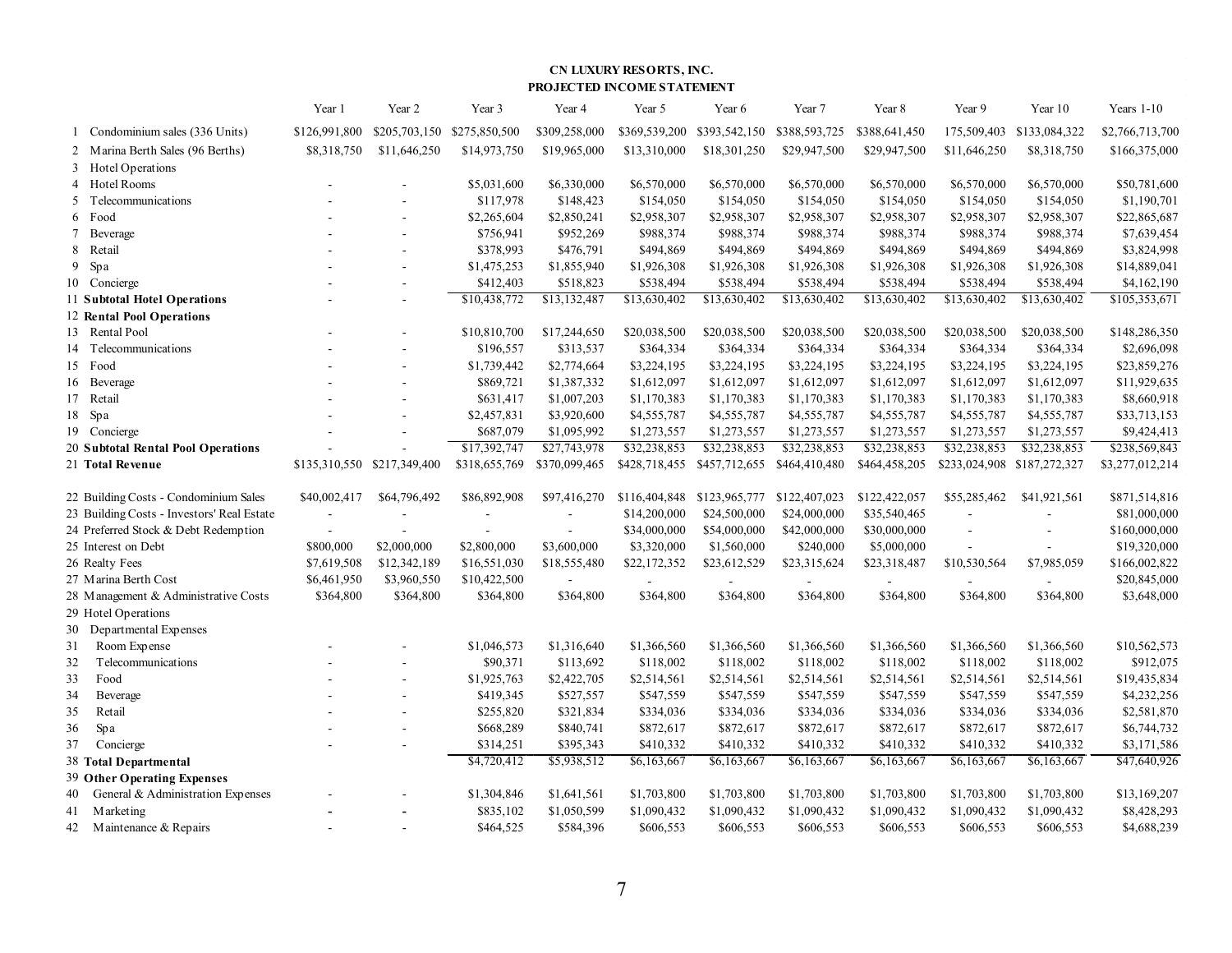#### CN LUXURY RESORTS, INC. PROJECTED INCOME STATEMENT (continued)

| 43 Management Fee<br>Utilities                                                                                                                                                                                                        |              | $\sim$                     | \$417,551<br>\$365,357<br>\$490,622<br>\$3,878,004                                                                                         | \$525,299<br>\$459,637<br>\$617,227<br>\$4,878,719 | \$545,216<br>\$477,064<br>\$640,629<br>\$5,063,694 | \$545,216<br>\$477,064<br>\$640,629<br>\$5,063,694 | \$545,216<br>\$477,064<br>\$640,629                                                 | \$545,216<br>\$477,064<br>\$640,629 | \$545,216<br>\$477,064<br>\$640,629 | \$545,216<br>\$477,064<br>\$640,629 | \$4,214,146<br>\$3,687,378<br>\$4,951,623 |
|---------------------------------------------------------------------------------------------------------------------------------------------------------------------------------------------------------------------------------------|--------------|----------------------------|--------------------------------------------------------------------------------------------------------------------------------------------|----------------------------------------------------|----------------------------------------------------|----------------------------------------------------|-------------------------------------------------------------------------------------|-------------------------------------|-------------------------------------|-------------------------------------|-------------------------------------------|
| 44<br>45 Central Hub Allocated<br>46 Total Other Operating<br><b>47 Fixed Expenses</b><br>48 Insurance<br>49 Building FF&E<br>50 Total Fixed<br>51 Subtotal Hotel Operations<br>52 Rental Pool Operations<br>53 Departmental Expenses |              |                            |                                                                                                                                            |                                                    |                                                    |                                                    |                                                                                     |                                     |                                     |                                     |                                           |
|                                                                                                                                                                                                                                       |              |                            |                                                                                                                                            |                                                    |                                                    |                                                    |                                                                                     |                                     |                                     |                                     |                                           |
|                                                                                                                                                                                                                                       |              |                            |                                                                                                                                            |                                                    |                                                    |                                                    |                                                                                     |                                     |                                     |                                     |                                           |
|                                                                                                                                                                                                                                       |              |                            |                                                                                                                                            |                                                    |                                                    |                                                    | \$5,063,694                                                                         | \$5,063,694                         | \$5,063,694                         | \$5,063,694                         | \$39,138,887                              |
|                                                                                                                                                                                                                                       |              |                            |                                                                                                                                            |                                                    |                                                    |                                                    |                                                                                     |                                     |                                     |                                     |                                           |
|                                                                                                                                                                                                                                       |              |                            | \$46,976                                                                                                                                   | \$51,246                                           | \$51,246                                           | \$51,246                                           | \$51,246                                                                            | \$51,246                            | \$51,246                            | \$51,246                            | \$405,698                                 |
|                                                                                                                                                                                                                                       |              | $\overline{\phantom{a}}$   | \$66,549                                                                                                                                   | \$72,599                                           | \$72,599                                           | \$72,599                                           | \$72,599                                                                            | \$72,599                            | \$72,599                            | \$72,599                            | \$574,742                                 |
|                                                                                                                                                                                                                                       |              |                            | \$113,524                                                                                                                                  | \$123,845                                          | \$123,845                                          | \$123,845                                          | \$123,845                                                                           | \$123,845                           | \$123,845                           | \$123,845                           | \$980,439                                 |
|                                                                                                                                                                                                                                       |              |                            | \$8,711,940                                                                                                                                | \$10,941,076                                       | \$11,351,206                                       | \$11,351,206                                       | \$11,351,206                                                                        | \$11,351,206                        | \$11,351,206                        | \$11,351,206                        | \$87,791,018                              |
|                                                                                                                                                                                                                                       |              |                            |                                                                                                                                            |                                                    |                                                    |                                                    |                                                                                     |                                     |                                     |                                     |                                           |
|                                                                                                                                                                                                                                       |              |                            |                                                                                                                                            |                                                    |                                                    |                                                    |                                                                                     |                                     |                                     |                                     |                                           |
| 54 Room Expense                                                                                                                                                                                                                       |              |                            | \$4,864,815                                                                                                                                | \$7,760,093                                        | \$9,017,325                                        | \$9,017,325                                        | \$9,017,325                                                                         | \$9,017,325                         | \$9,017,325                         | \$9,017,325                         | \$66,728,858                              |
| 55 Telecommunications                                                                                                                                                                                                                 |              |                            | \$150,563                                                                                                                                  | \$240,169                                          | \$279,080                                          | \$279,080                                          | \$279,080                                                                           | \$279,080                           | \$279,080                           | \$279,080                           | \$2,065,212                               |
| 56 Food                                                                                                                                                                                                                               |              |                            | \$1,478,525                                                                                                                                | \$2,358,465                                        | \$2,740,565                                        | \$2,740,565                                        | \$2,740,565                                                                         | \$2,740,565                         | \$2,740,565                         | \$2,740,565                         | \$20,280,380                              |
| 57 Beverage                                                                                                                                                                                                                           |              |                            | \$481,825                                                                                                                                  | \$768,582                                          | \$893,102                                          | \$893,102                                          | \$893,102                                                                           | \$893,102                           | \$893,102                           | \$893,102                           | \$6,609,019                               |
|                                                                                                                                                                                                                                       |              |                            |                                                                                                                                            | \$679,862                                          |                                                    |                                                    |                                                                                     |                                     |                                     |                                     |                                           |
| 58 Retail                                                                                                                                                                                                                             |              |                            | \$426,207                                                                                                                                  |                                                    | \$790,008                                          | \$790,008                                          | \$790,008                                                                           | \$790,008                           | \$790,008                           | \$790,008                           | \$5,846,117                               |
| 59 Spa                                                                                                                                                                                                                                |              |                            | \$1,113,397                                                                                                                                | \$1,776,032                                        | \$2,063,772                                        | \$2,063,772                                        | \$2,063,772                                                                         | \$2,063,772                         | \$2,063,772                         | \$2,063,772                         | \$15,272,061                              |
| 60 Conceirge                                                                                                                                                                                                                          |              |                            | \$523,555                                                                                                                                  | \$835,146                                          | \$970,450                                          | \$970,450                                          | \$970,450                                                                           | \$970,450                           | \$970,450                           | \$970,450                           | \$7,181,401                               |
| 61 Total Departmental                                                                                                                                                                                                                 |              |                            | \$9,038,887                                                                                                                                | \$14,418,349                                       | \$16,754,302                                       | \$16,754,302                                       | \$16,754,302                                                                        | \$16,754,302                        | \$16,754,302                        | \$16,754,302                        | \$123,983,048                             |
| 62 Other Operating Expenses                                                                                                                                                                                                           |              |                            |                                                                                                                                            |                                                    |                                                    |                                                    |                                                                                     |                                     |                                     |                                     |                                           |
| 63 General & Aministrative Expenses                                                                                                                                                                                                   |              |                            | \$2,174,093                                                                                                                                | \$3,467,997                                        | \$4,029,857                                        | \$4,029,857                                        | \$4,029,857                                                                         | \$4,029,857                         | \$4,029,857                         | \$4,029,857                         | \$29,821,232                              |
| 64 Marketing                                                                                                                                                                                                                          |              |                            | \$1,391,420                                                                                                                                | \$2,219,518                                        | \$2,579,108                                        | \$2,579,108                                        | \$2,579,108                                                                         | \$2,579,108                         | \$2,579,108                         | \$2,579,108                         | \$19,085,586                              |
| 65 Maintenance & Repairs                                                                                                                                                                                                              |              |                            |                                                                                                                                            | $\sim$                                             | $\sim$                                             | $\overline{a}$                                     | $\overline{\phantom{a}}$                                                            |                                     |                                     | $\overline{\phantom{a}}$            | $\sim$                                    |
| 66 M anagement Fee                                                                                                                                                                                                                    |              |                            | \$695,710                                                                                                                                  | \$1,109,759                                        | \$1,289,554                                        | \$1,289,554                                        | \$1,289,554                                                                         | \$1,289,554                         | \$1,289,554                         | \$1,289,554                         | \$9,542,793                               |
| 67 Utilities                                                                                                                                                                                                                          |              |                            | $\overline{\phantom{a}}$                                                                                                                   |                                                    | $\blacksquare$                                     |                                                    |                                                                                     |                                     |                                     |                                     |                                           |
| 68 Central Hub Allocated                                                                                                                                                                                                              |              |                            | $\overline{\phantom{a}}$                                                                                                                   |                                                    | $\overline{\phantom{a}}$                           |                                                    |                                                                                     |                                     |                                     | $\overline{\phantom{a}}$            |                                           |
| 69 Total Other Operating                                                                                                                                                                                                              |              |                            | \$4,261,223                                                                                                                                | \$6,797,274                                        | \$7,898,519                                        | \$7,898,519                                        | \$7,898,519                                                                         | \$7,898,519                         | \$7,898,519                         | \$7,898,519                         | \$58,449,611                              |
| 70 Fixed Expenses                                                                                                                                                                                                                     |              |                            |                                                                                                                                            |                                                    |                                                    |                                                    |                                                                                     |                                     |                                     |                                     |                                           |
| 71 Insurance                                                                                                                                                                                                                          |              |                            |                                                                                                                                            |                                                    |                                                    |                                                    |                                                                                     |                                     |                                     |                                     |                                           |
| 72 Building FF&E                                                                                                                                                                                                                      |              |                            |                                                                                                                                            |                                                    |                                                    |                                                    |                                                                                     |                                     |                                     |                                     |                                           |
| 73 Total Fixed                                                                                                                                                                                                                        |              |                            |                                                                                                                                            |                                                    |                                                    |                                                    |                                                                                     |                                     |                                     |                                     |                                           |
| <b>74 Subtotal Rental Pool Operations</b>                                                                                                                                                                                             |              |                            | \$13,300,110                                                                                                                               | \$21,215,623                                       | \$24,652,821                                       | \$24,652,821                                       | \$24,652,821                                                                        | \$24,652,821                        | \$24,652,821                        | \$24,652,821                        | \$182,432,659                             |
| 75 Depreciation                                                                                                                                                                                                                       | \$383,759    | \$660,781                  | \$830,345                                                                                                                                  | \$832,250                                          | \$832,250                                          | \$832,250                                          | \$832,250                                                                           | \$832,250                           | \$832,250                           | \$832,250                           | \$7,700,635                               |
| <b>76 Total Expenses</b>                                                                                                                                                                                                              | \$55,632,434 | \$84,124,812               | \$139,873,633                                                                                                                              | $\sqrt{152,925,499}$                               |                                                    |                                                    | $$227,298,277$ $$264,839,383$ $$249,163,724$ $$253,482,086$ $$103,017,103$          |                                     |                                     | \$87,107,698                        | \$1,617,464,649                           |
|                                                                                                                                                                                                                                       |              |                            |                                                                                                                                            |                                                    |                                                    |                                                    |                                                                                     |                                     |                                     |                                     |                                           |
| 77 Net Operating Income                                                                                                                                                                                                               |              | \$79,678,116 \$133,224,588 | \$178,782,137                                                                                                                              | \$217,173,966                                      |                                                    |                                                    | \$201,420,178 \$192,873,272 \$215,246,756 \$210,976,119 \$130,007,805 \$100,164,629 |                                     |                                     |                                     | \$1,659,547,566                           |
| 78 Interest Income                                                                                                                                                                                                                    | \$723,051    | \$1,980,383                | \$2,657,596                                                                                                                                | \$3,228,291                                        | \$2,994,547                                        | \$2,868,026                                        | \$3,200,719                                                                         | \$3,137,215                         | \$1,933,216                         | \$1,487,445                         | \$24,210,490                              |
| 79 Interest Expense                                                                                                                                                                                                                   |              |                            |                                                                                                                                            |                                                    |                                                    |                                                    |                                                                                     |                                     |                                     |                                     |                                           |
| 80 Pre Tax Income                                                                                                                                                                                                                     |              |                            | \$80,401,167 \$135,204,971 \$181,439,733 \$220,402,257 \$204,414,725 \$195,741,297 \$218,447,475 \$214,113,334 \$131,941,021 \$101,652,074 |                                                    |                                                    |                                                    |                                                                                     |                                     |                                     |                                     | \$1,683,758,055                           |
|                                                                                                                                                                                                                                       |              |                            |                                                                                                                                            |                                                    |                                                    |                                                    |                                                                                     |                                     |                                     |                                     |                                           |
| 81 Investors' Income on \$60mm @ 12% Ownership (Pre Tax)*                                                                                                                                                                             |              |                            |                                                                                                                                            |                                                    |                                                    |                                                    |                                                                                     |                                     |                                     |                                     | \$202,050,967                             |
| 82 Investors' Average Annual Return up on 10 year completion (Pre Tax)*                                                                                                                                                               |              |                            |                                                                                                                                            |                                                    |                                                    |                                                    |                                                                                     |                                     |                                     |                                     | 33.675%                                   |
| In calculating the Founding Investors' Income & Annual Return stated above, the value of the real estate that is attached to the investment was not included.                                                                         |              |                            |                                                                                                                                            |                                                    |                                                    |                                                    |                                                                                     |                                     |                                     |                                     |                                           |